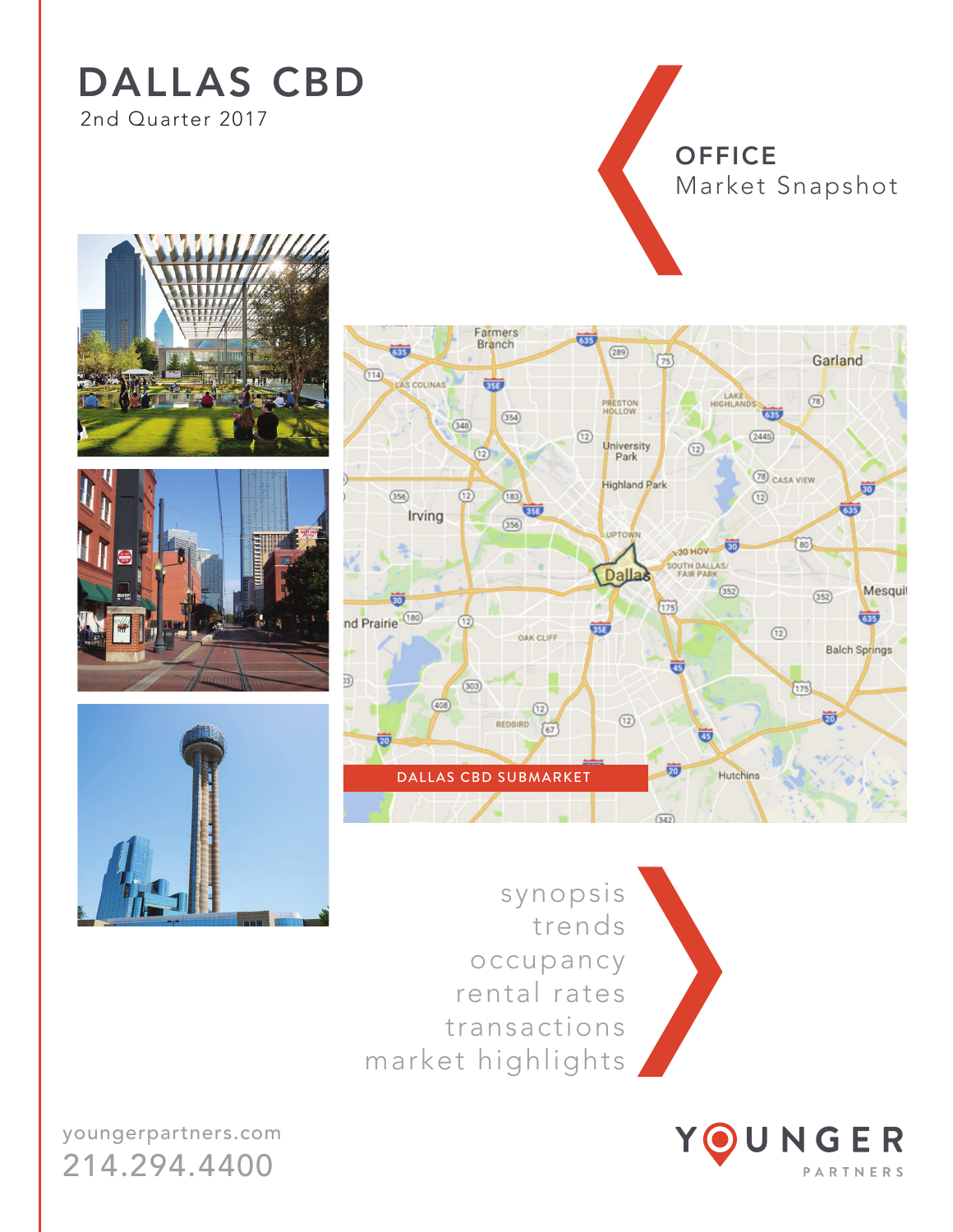# DALLAS CBD

2nd Quarter 2017

### SYNOPSIS

The Dallas CBD submarket posted negative net absorption of 63,555 square feet this quarter. The overall occupancy rate decreased 40 basis points to 77.7%. The overall rental rate decreased \$0.38 to \$25.31 during the quarter. One new building containing 92,237 square feet was delivered this quarter and there was one new building containing 261,400 square feet under construction.

#### **NET ABSORPTION & DELIVERIES**

- Quarterly Net Absorption: -63,555 SF
- Quarterly Deliveries: 92,237 SF
- FYE 2Q17 Net Absorption: -72,754 SF
- FYE 2Q17 Deliveries: 92,237 SF

NET ABSORPTION DELIVERIES



#### **OCCUPANCY TRENDS** OCCUPANCY TRENDS Occupancy Trends

- Occupancy decreased 40 basis points.
- The Dallas CBD submarket posted an occupancy rate of 77.7%.



#### RENTAL RATES **RENTAL RATES Rental Rate Trends**

- Rental Rates fell to \$25.31
- Rates were down \$0.38 since last quarter



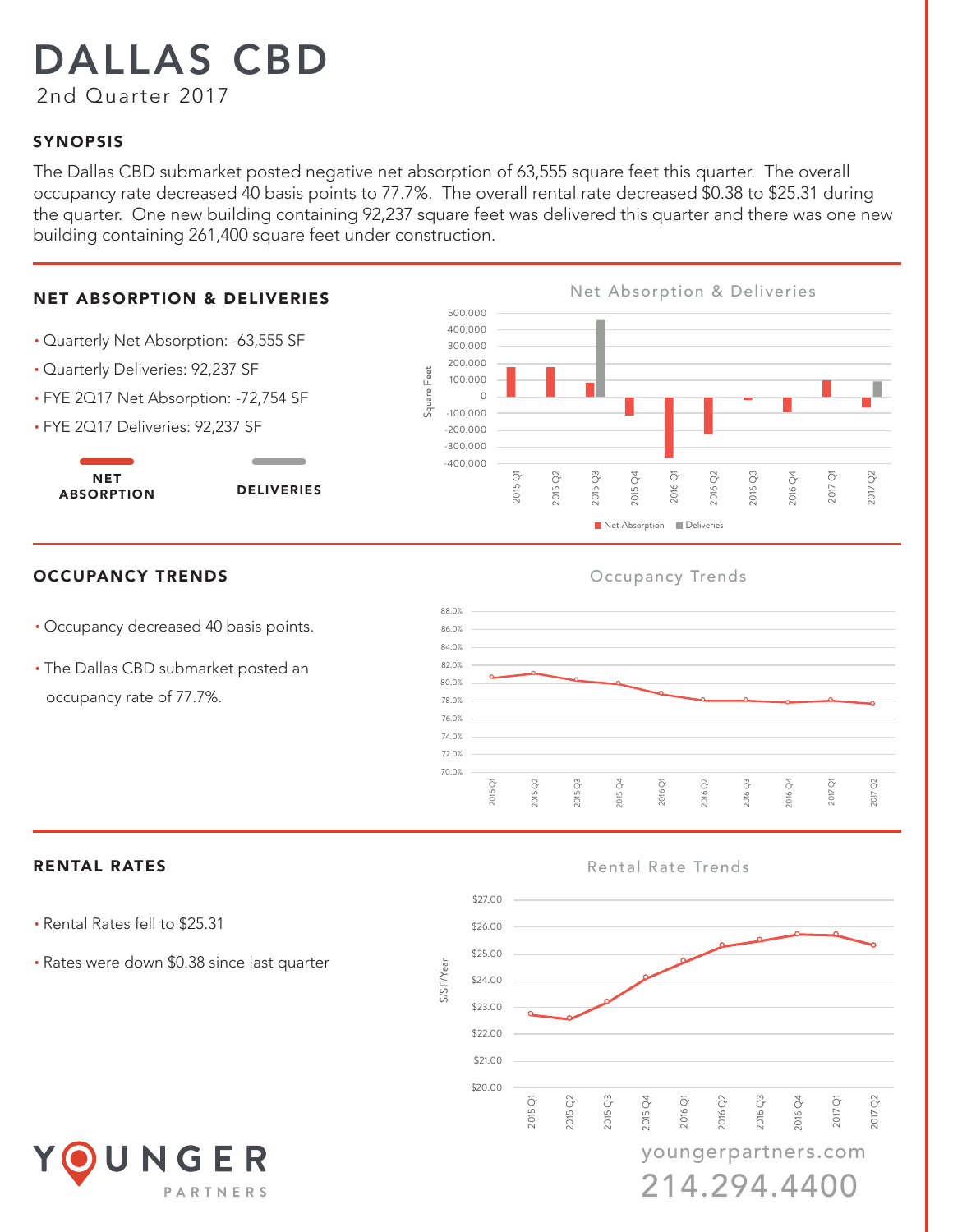## DALLAS CBD 2nd Quarter 2017

#### **CLASS ABSORPTION TRENDS**

- Class A posted 145,496 SF of positive net absorption
- Class B posted 177,735 SF of negative net absorption
- Class C posted 31,316 SF of negative net absorption



### CLASS OCCUPANCY TRENDS Class Occupancy

- The Class A occupancy rate increased 40 basis points to 74.4%
- The Class B occupancy rate fell 240 basis points to 83.3%
- The class C occupancy rate fell 110 basis points to 90.2.%.



#### CLASS RENTAL RATES **CLASS RENTAL RATES Class Rental Rates**

- Class A rental rates fell \$0.55 to \$25.74 during the quarter
- Class B rental rates increased \$0.58 to \$22.88
- Class C rental rates decreased \$1.39 to \$17.55

A B C

youngerpartners.com 214.294.4400

#### **Class Absorption**